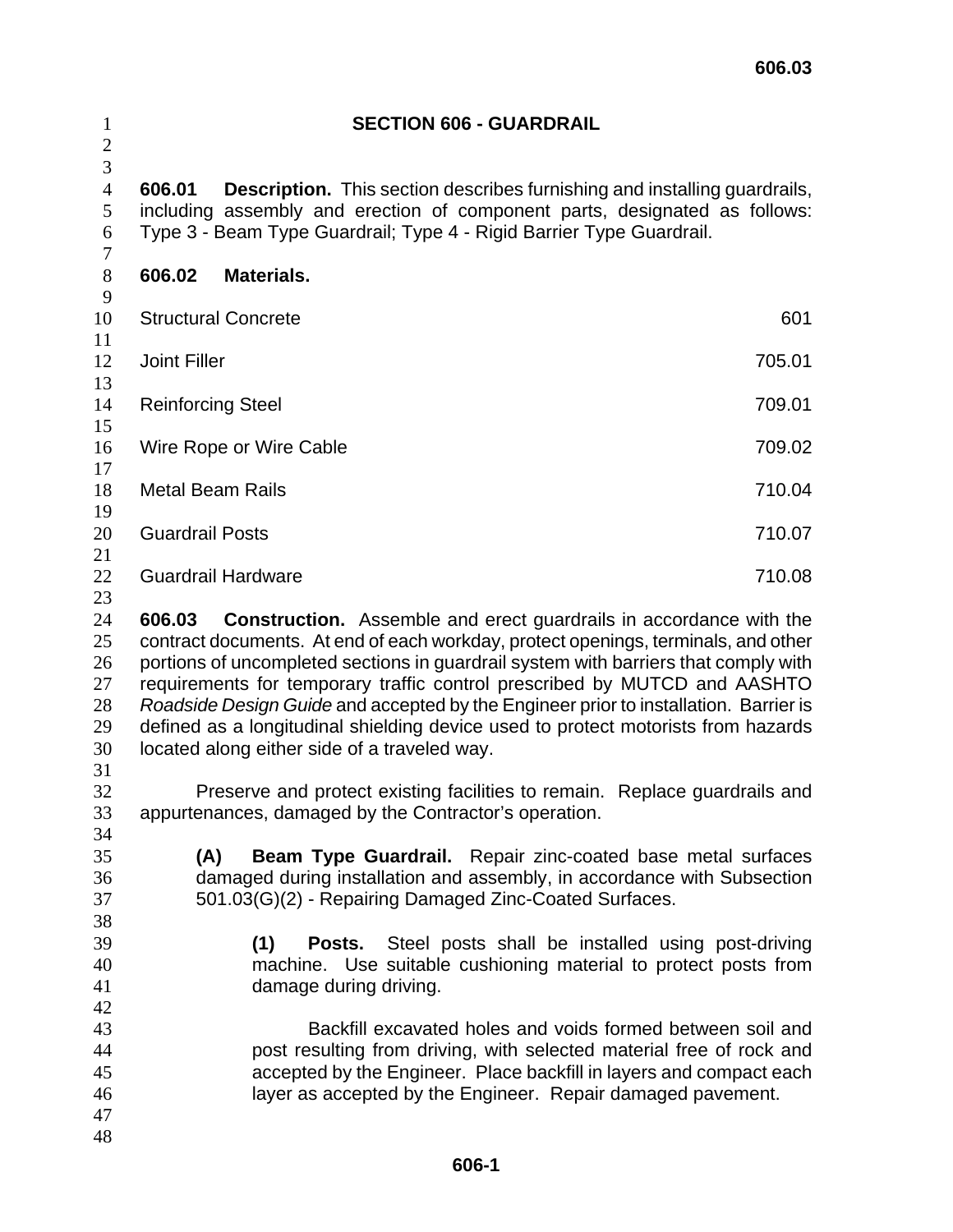| 48     |     | Adjust guardrail post locations to avoid existing underground                |
|--------|-----|------------------------------------------------------------------------------|
| 49     |     | facilities and to produce smooth transitions. Install terminal section       |
| 50     |     | posts in locations required by the contract documents or                     |
| 51     |     | manufacturer's recommendations, or both. For guardrail and terminal          |
| 52     |     | section posts, variance from required locations will be allowed only if      |
| 53     |     | the Contractor submits written variance request and the Engineer             |
| 54     |     | accepts variance in writing.                                                 |
| 55     |     |                                                                              |
| 56     |     | Where the contract documents require additional bolts and                    |
| 57     |     | holes on posts, furnish additional bolts and drill additional bolt holes,    |
| 58     |     | as necessary for proper guardrail installation.                              |
| 59     |     |                                                                              |
| 60     |     | <b>Rail Elements.</b> Install rail elements with laps in direction of<br>(2) |
| 61     |     | traffic flow. Provide smooth, continuous rail alignment. Tighten all         |
| 62     |     | bolts installed during the workday, except adjustment bolt, before end       |
| 63     |     | of workday. Provide bolts of sufficient length to extend 3/8 inch            |
| 64     |     | beyond nut.                                                                  |
| 65     |     |                                                                              |
| 66     |     | Where the contract documents require setting of guardrail                    |
| 67     |     | posts at non-standard spacing, drill additional bolt holes as necessary      |
| 68     |     | for proper guardrail installation.                                           |
| 69     |     |                                                                              |
| 70     |     | (3)<br><b>Reset Guardrail.</b> Remove, store, and reset existing guardrail.  |
| 71     |     | Do not remove more than 500 linear feet of existing guardrail per day.       |
| 72     |     |                                                                              |
| 73     |     | After removing existing guardrail, backfill post holes with                  |
| 74     |     | selected material free of rock and accepted by the Engineer. Place           |
| 75     |     | backfill in layers and compact each layer as accepted by the                 |
| 76     |     | Engineer. Grade and compact area before resetting existing posts             |
| 77     |     | and installing new posts to replace damaged posts.                           |
| 78     |     |                                                                              |
| 79     |     | Reset existing guardrail posts or install replacement posts, or              |
| $80\,$ |     | both to heights indicated in the contract documents.                         |
| 81     |     |                                                                              |
| 82     | (B) | <b>Rigid Barrier Type Guardrail.</b>                                         |
| 83     |     |                                                                              |
| 84     |     | <b>Preparation.</b> Shape and compact foundation to firm, even<br>(1)        |
| 85     |     | surface in accordance with Subsection 203.03(D) - Subgrade                   |
| 86     |     | Preparation and the contract documents. If unsuitable material is            |
| 87     |     | encountered in subgrade, remove in accordance with Subsection                |
| 88     |     | 203.03(A)(4) - Subexcavation and replace with material conforming to         |
| 89     |     |                                                                              |
| 90     |     | Subsection 703.17 - Aggregate for Subbase.                                   |
| 91     |     | (2)<br><b>Forms.</b> Design, construct, and maintain forms in accordance     |
| 92     |     | with Subsection 503.03(C) - Forms.                                           |
| 93     |     |                                                                              |
|        |     |                                                                              |
| 94     |     |                                                                              |